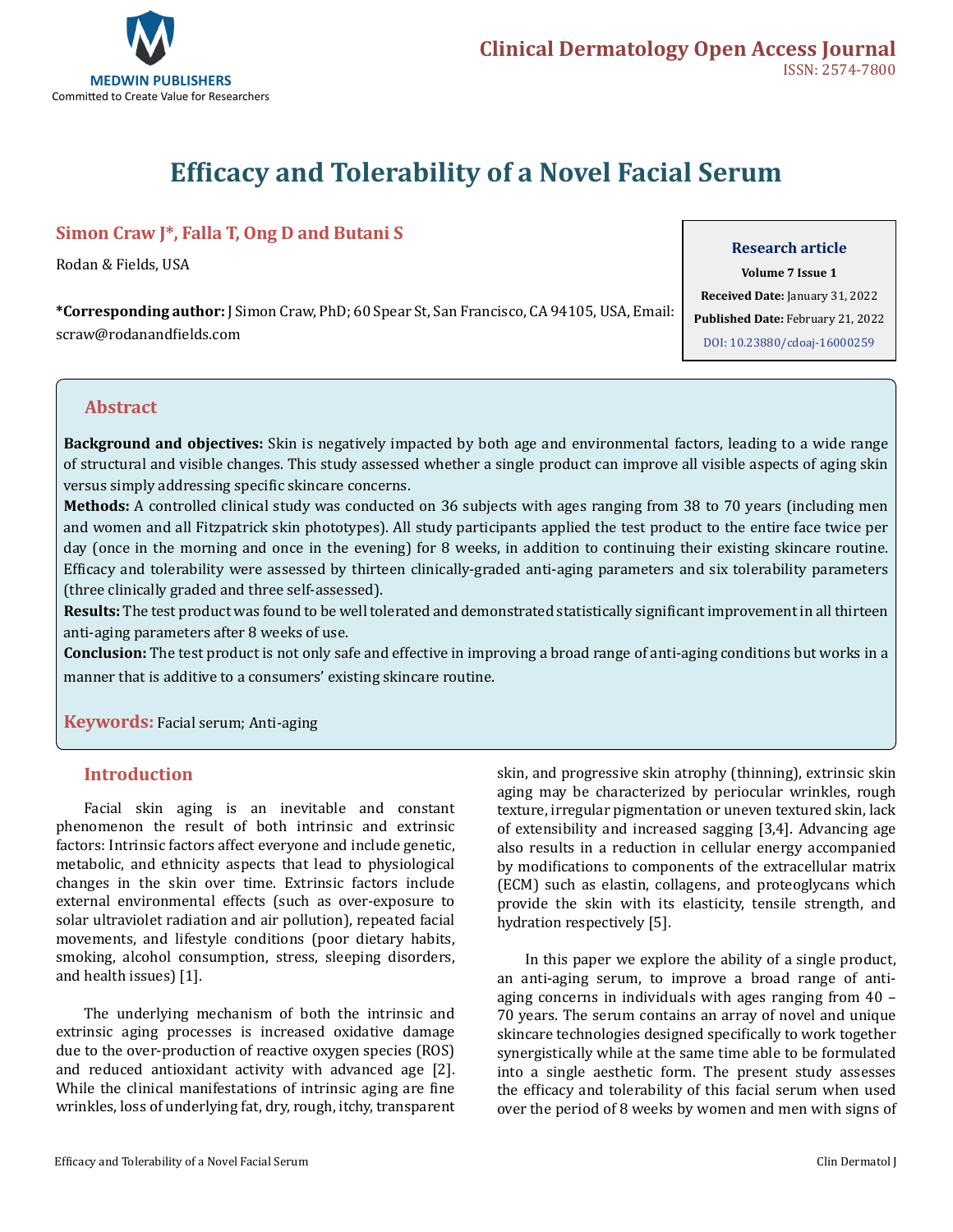aging including mild to moderate periocular (crow's feet and under-eye area) wrinkles and moderate rough texture on the face, some of whom also have self-perceived sensitive skin.

The anti-aging facial serum is designed to address a broad range of anti-aging concerns in a single product, and contains a range of tried and tested anti-aging skincare ingredients as well as a number of novel and unique technologies designed specifically to work synergistically. A key development parameter was that all ingredients can be formulated into a single aesthetic form without loss of function or counter activity.

The serum contains exclusive patent-pending complexes featuring unique combinations of molecules and high purity botanicals chosen to revitalize and protect the skin. Firstly, a proprietary antioxidant complex comprising a carefully balanced blend of MCAP (INCI name methyl carboxymethylphenyl aminocarboxypropylphosphonate), aminocarboxypropylphosphonate), rosmarinic acid (INCI name Rosmarinic Acid) and rutin (INCI name Rutin). This combination has been shown to fortify the skin and defend against a range of environmental aggressors including mitigating skin damage caused by ROS generation and the prevention of photo-induced (UV) aging, by scavenging intracellular free radicals [6,7]. Rosmarinic acid has also been shown to provide benefit for individuals with sensitive skin, and can reduce the overall severity of symptoms including pruritus and trans-epidermal water loss (TEWL) [8]. Rutin-based skin creams have also been shown to increase skin elasticity and decrease the size and number of wrinkles by increased expression of collagen1 alpha1 (COL1A1) [9].

Second, a blend of ayurvedic-inspired high-purity botanicals including Indian kino extract (INCI name Pterocarpus Marsupium Bark Extract) and sandalwood (INCI name Xymenynic Acid), solubilized in omega-6 fatty acid glycerol esters (INCI name Glyceryl Linoleate (and) Glyceryl Linolenate) to enhance penetration. This combination has been shown to increase levels of skin barrier lipids and proteins such as ceramides, filaggrin and transglutaminase-1 *ex vivo* [10], biomarkers which correlate with enhancing the barrier function and the skin's ability to retain moisture.

Thirdly, two proprietary short peptides (INCI names tetrapeptide-16 and oligopeptide-10) that target inflammatory processes, a major underlying cause of both intrinsic and extrinsic aging, that leads to a reduction in collagen synthesis and an increase in the biosynthesis of matrix metalloproteinases (MMPs), inflammatory cytokines, and chemokines. An overall process known as "inflammaging". Additionally, inflammation can alter the rates of proliferation of skin cells in all layers of the skin, resulting epidermal thinning, flattening of the derma-epidermal junction, irregular/uneven pigmentation [11].

In addition to these three proprietary technologies above, a number of traditional ingredients are also present in the formulation, including: hydroxyapatite (INCI name hydroxyapatite), a calcium containing mineral that helps with visible firmness to make skin feel tighter and more resilient and also regulates keratinocyte differentiation and barrier formation [12,13]; niacinamide (INCI name Niacinamide) and adenosine (INCI name Adenosine), which play important roles in cellular energy processes and metabolism and may help with skin tone and texture; lecithin (INCI name Lecithin), a phospholipid with strong emollient and humectant properties; and sodium acetylated hyaluronic acid (INCI name Sodium acetylated hyaluronate), so called "super hyaluronic acid" characterized by its affinity to skin and ability to bind water, Asiaticoside (INCI name Asiaticoside) and a urea derivative (INCI name Ethyl Cyclohexyl Urea).

## **Materials and Methods**

This study is a single-center clinical trial, the design of which was reviewed and approved by IntegReview Institutional Review Board (IRB). Prior to the commencement, prospective participants were screened by telephone for suitability using an IRB-approved script. Suitable candidates, both men and women aged between 35 and 70 years, including those with self-perceived sensitive skin, were scheduled for eligibility screening at the clinic. At the clinic, prospective participants completed an eligibility and health questionnaire, were clinically assessed for skin smoothness (global face) and periocular wrinkles. Subjects determined to have moderate skin smoothness (i.e. those scoring between 4 and 6.5 on a modified Griffiths scale, where 0=none, best possible condition; 1-3=mild; 4-6=moderate; 7-9=severe, worst possible condition) and mild to moderate periocular wrinkles (scores between 3.0 and 6.5) were enrolled in the study. Each study participant signed an IRB-approved informed consent form which conforms to Title 21 Code of Federal Regulations (CFR) 50.25. As part of the informed consent process, prospective participants were given as much time as needed to read the informed consent form and given the opportunity to have any study-related questions answered to their satisfaction prior to signing.

Participants the study applied the facial serum to the entire face twice per day (once in the morning and once in the evening) over the course of 8 weeks according to the following instructions: after cleansing (and toning, if applicable) dispense 1-2 pumps of test serum and spread evenly over the entire face, including under the eyes (along the orbital bone) and on crow's feet. Do not apply on eyelids and avoid getting into eyes. Subsequent to applying the test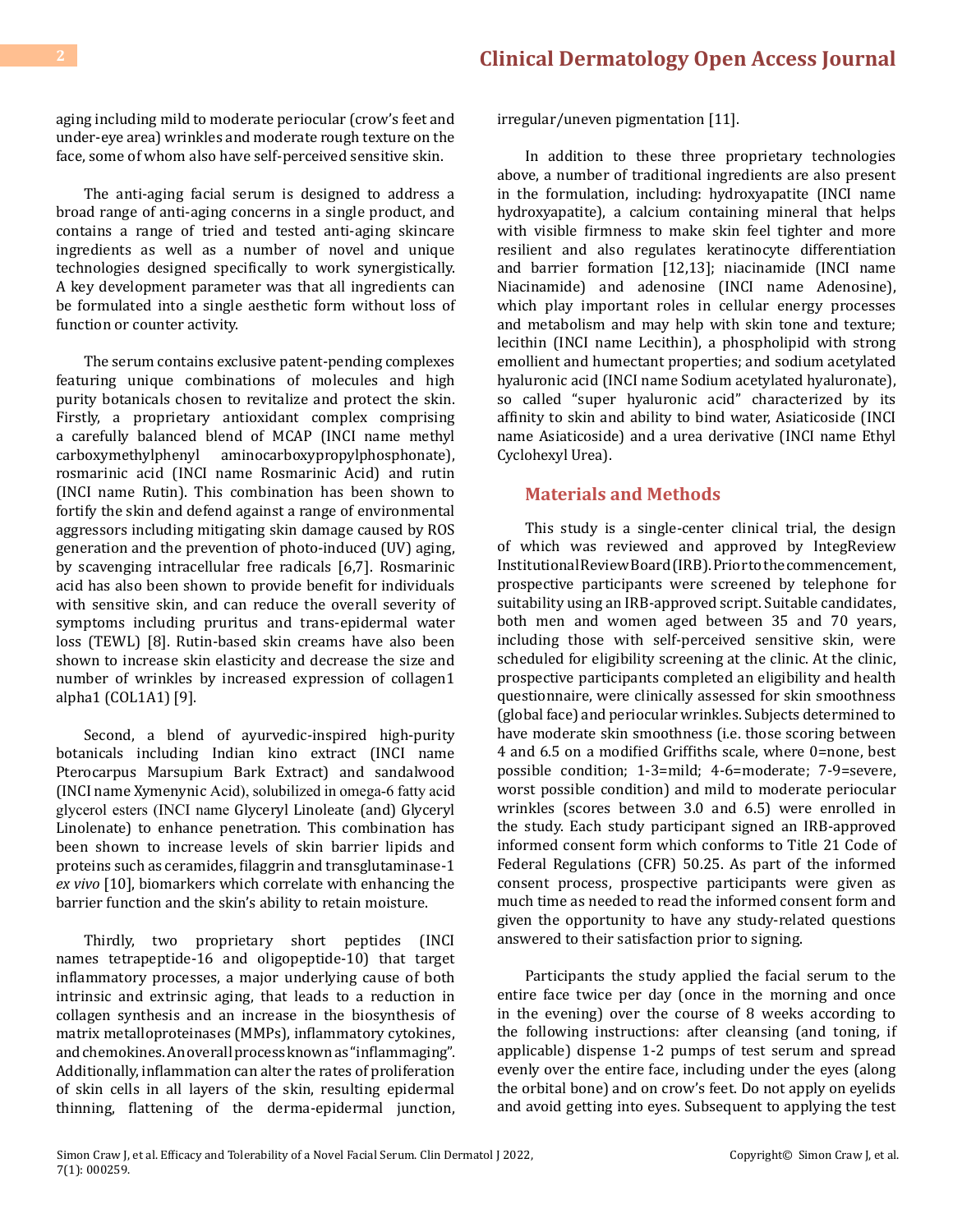serum continue to follow regular morning/evening skincare routine as applicable.

Clinical evaluations of each participant is conducted at visit 1 (baseline), visit 2 (week 2), visit 3 (week 4), and visit 4 (week 8). Participants are acclimated to ambient temperature (68°- 75°F) and humidity conditions (35%-65%) for at least 15 minutes prior to clinical evaluation.

Efficacy is determined via clinical grading of fine lines wrinkles (periocular and global face), appearance of pores, skin smoothness (visual and tactile), , softness/suppleness (tactile), firmness (tactile), hyperpigmentation, skin tone evenness, translucence/clarity, radiance/ luminosity/ brightness, and overall appearance (healthy glow). In each case a modified Griffiths 10-point scale is used (as described above).

Local cutaneous tolerability was evaluated by assessing the signs and symptoms of the following parameters on the participant's face (treatment area): Objective irritation (i.e. clinically graded): erythema, edema, and dryness. Subjective irritation (i.e. assessed by participants): burning, stinging, and itching. Scale used for evaluation is 0=none; 1=mild; 2=moderate; 3=severe.

#### **Statistical Analysis**

All statistical analyses are performed using SAS software version 9.4 series. For applicable evaluation parameters, mean of the change from baseline (defined as the postbaseline value minus the baseline value) and standard deviation are calculated at each applicable post-baseline time point. The null hypothesis that the mean change from baseline is zero is tested using a Wilcoxon signed rank test for clinical grading of efficacy and tolerability parameters. P values of p<0.05 are considered significant.

#### **Results**

Table 1 details relevant basic demographics for study participants. The range of ages of the studies 36 participants was between 38 years and 70 years with a mean 60.4 years, and a greater proportion of females (88.9%) than the males (11.1%). All Fitzpatrick skin phototypes are represented.

No serious adverse events were reported by any study participant. The only possible mild non-serious adverse event related to the study was acne on forehead of a single individual which was completely resolved.



C. Wrinkles - Periocular, D. Appearance of Pores – Global Face, E. Skin Smoothness (Visual) – Global Face, F. Skin smoothness (Tactile) – Global Face, G. Softness/suppleness (tactile), H. Firmness (tactile), I. Hyperpigmentation – Global Face, J. Skin Tone Evenness – Global Face, K. Translucence/Clarity, L. Radiance/Luminocity/Brightness, M. Overall Appearance (Healthy Glow) – Global Face. Error bars are one standard deviation. P values noted where calculated.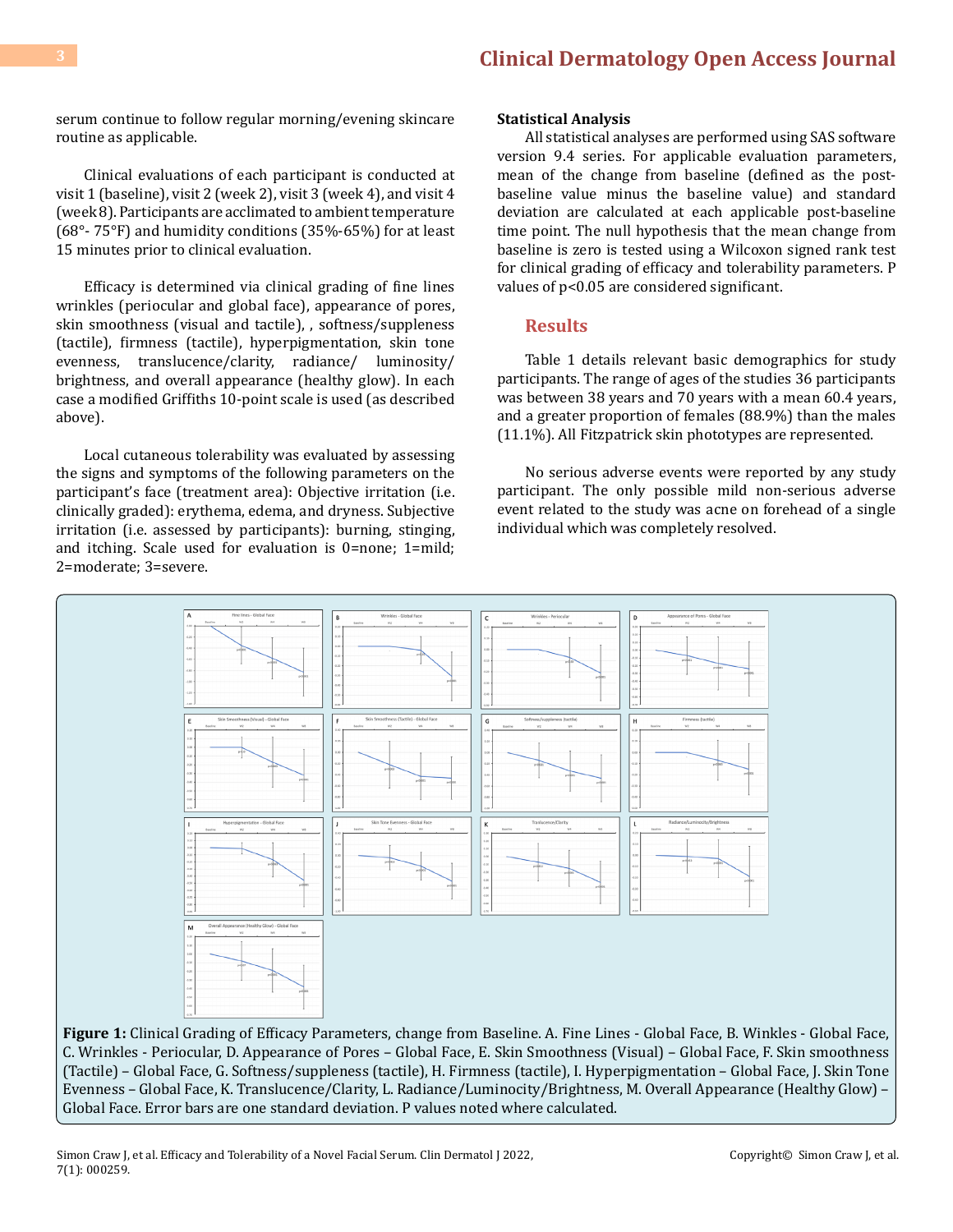The clinical grading results (with all results compared to the baseline measurement) are detailed in Figure 1. A - M. All thirteen clinically graded parameters showed statistically significant improvements compared with baseline after 8 weeks. A number of parameters including fine lines ( $p<0.001$ ), skin smoothness (tactile) ( $p=0.003$ ), and softness/suppleness (tactile) (p=0.021) demonstrated statistically significant improvement as early as 2 weeks. A further six parameters: skin smoothness (visual) (p=0.003), hyperpigmentation (p<0.001), skin tone evenness (p<0.001), translucence/clarity (p<0.001), overall healthy glow (p<0.001) and appearance of pores (p<0.001) exhibited statistically significant improvements at week 4, with the remaining four parameter: wrinkles on the global face

(p<0.001), periocular wrinkles (p<0.001), firmness (tactile) (p<0.001), and radiance/brightness (p<0.001) taking until week 8 to show improvement when compared with baseline.

Six tolerability parameters were evaluated (0-3 scale) with changes from baseline not detected in any participants in five of the six parameter: edema, dryness, burning, stinging and itching with the remaining parameter, erythema, showing a statistically significant improvement from baseline at week 8 (p=0.008).

Figure 2 is an image of one subject from the study with representative results demonstrating the visible benefits of the product after 8 weeks.



**Figure 2:** Digital Image of a subject with representative results, demonstrating the visible benefits achievable. Baseline and week 8, side profile.

| <b>Age (Years)</b>          |                 |
|-----------------------------|-----------------|
| Mean                        | 60.4            |
| Standard deviation          | 7.3             |
| Minimum                     | 38              |
| Maximum                     | 70              |
| Median                      | 62              |
| Demographic characteristics | No. of subjects |
| <b>Sex</b>                  |                 |
| Female                      | 32 (88.9%)      |
| Male                        | $4(11.1\%)$     |
| Fitzpatrick skin phototype  |                 |
|                             | $2(5.6\%)$      |
| Н                           | $9(25.0\%)$     |
| Ш                           | 11 (30.6%)      |
| IV                          | $4(11.1\%)$     |
| V                           | 8 (22.2%)       |
| VI                          | $2(5.6\%)$      |
| <b>Sensitive skin</b>       | 13 (36.1%)      |

**Table 1:** Summary of demographic information-PP population.

#### **Discussion**

All thirteen clinically-graded parameters demonstrated statistically significant improvements compared with baseline after 8 weeks of twice daily serum use, with and the majority (8) of those parameters showing improvement at 4 weeks and three as early as 2 weeks. The parameters which demonstrate the earliest onset of benefits: fine lines, smoothness (tactile) and softness are often associated with improved levels of hydration in the skin, something that can occur rapidly when using products with good moisturization properties, as in the case with lecithin and sodium acetylated hyaluronic acid. These hydration-related parameters continue to improve throughout the study period which may be a result of a continuous improvement of the skin's barrier integrity over the 8 week period, a result which is observed *ex vivo* with the ayruvedic inspired ingredients: Indian kino extract, sandalwood dissolved in the glycerol esters of linoleic and linolenic acids [10].

The second group of clinical parameters, including pore appearance and hyperpigmentation begin to show statistical improvements at four weeks, likely as the benefits require some degree of cellular turnover and energy before becoming